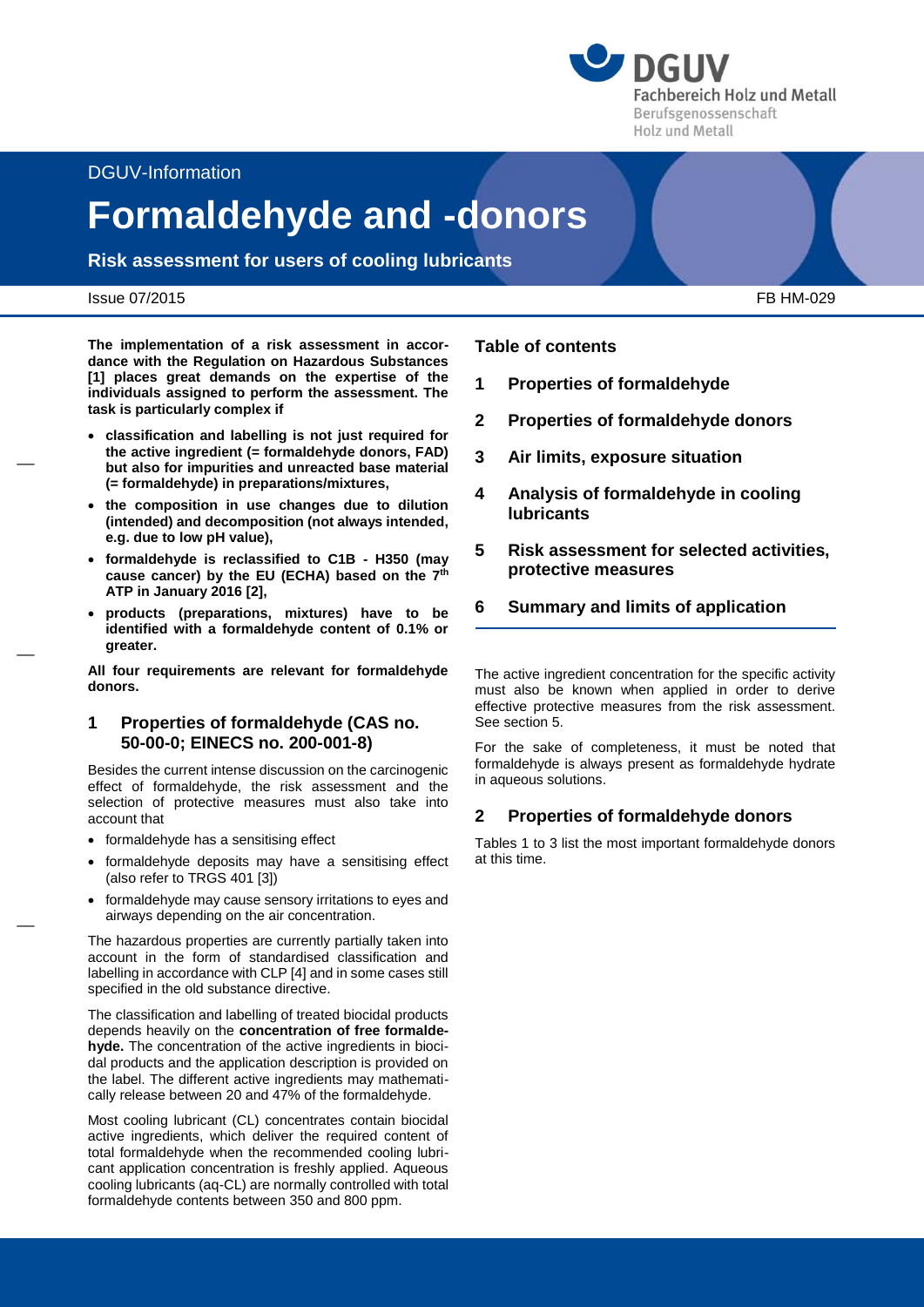|                           | Substance name                                                               | <b>Classification and labelling</b>                                |                                                        |                |                |                                        |
|---------------------------|------------------------------------------------------------------------------|--------------------------------------------------------------------|--------------------------------------------------------|----------------|----------------|----------------------------------------|
| Abbrevia<br>tion          | Chem. name (active ingredient)                                               | CAS no.<br>EC no.                                                  | <b>Concentration Classificati</b><br>limits $(%)$      | on             | R phrases      | <b>WHC</b><br>active<br>ingredie<br>nt |
|                           |                                                                              |                                                                    | $\geq 25$                                              | $X_{n}$        | 22-38-41-52    |                                        |
|                           | Reaction product of ethylene glycol                                          |                                                                    | $\geq$ 20 to 25                                        | $X_i$          | 38-41          |                                        |
| <b>IEG Form</b><br>(EDDM) | with paraformaldehyde<br>1,6-Dihydroxy-2,5-dioxahexane                       | 3586-55-8<br>222-720-6                                             | $\geq 10$ to 20                                        | $X_i$          | 41             |                                        |
|                           | ((Ethylendioxy)dimethanol)                                                   |                                                                    | $\geq 5$ to 10                                         | $X_i$          | 36             |                                        |
|                           |                                                                              |                                                                    | < 5                                                    | $\blacksquare$ |                |                                        |
|                           |                                                                              |                                                                    | $\geq 25$                                              | $X_n$          | 22-43          | 1                                      |
|                           | 1,3,5-Tris-(2-hydroxyethyl)-                                                 | 4719-04-4                                                          | $\geq 0.1$ to 25                                       | $X_i$          | 43             |                                        |
| <b>HHT</b>                | hexahydro-1,3,5-triazine<br>(2,2',2"-(Hexahydro-1,3,5-triazine-1,3,5-triyl)- | 225-208-0                                                          | < 0.1                                                  |                |                |                                        |
|                           | triethanol)                                                                  |                                                                    | (additional different manufacturer<br>classifications) |                |                |                                        |
|                           |                                                                              | 66204-44-2<br>266-235-8                                            | $\geq 5$                                               | C              | 21/22-34-52    |                                        |
| <b>MBO</b>                | 3,3'-Methylene-bis-<br>(5-methyloxazolidine)                                 |                                                                    | < 5                                                    |                |                |                                        |
|                           |                                                                              |                                                                    | (manufacturer classification)                          |                |                |                                        |
|                           |                                                                              | 25254-50-6<br>246-764-0                                            | > 25                                                   | $X_n$          | 22-36/38-43-52 |                                        |
| <b>HPT</b>                | 1,3,5-Tris-(2-hydroxypropyl)-                                                |                                                                    | $\geq 1$ to 25                                         | $X_i$          | 43             |                                        |
|                           | hexahydro-1,3,5-triazine                                                     |                                                                    | < 1                                                    |                |                |                                        |
|                           |                                                                              |                                                                    | (manufacturer classification)                          |                |                |                                        |
|                           | Tetrahydro-1,3,4,6-tetrakis-(hydroxymethyl)                                  |                                                                    | $\geq 33$                                              | $N, X_i$       | 43-52          | 2                                      |
| <b>TMAD</b>               | imidazo-[4,5-d]                                                              | 5395-50-6<br>226-408-0                                             | < 33                                                   |                |                |                                        |
|                           | imidazole-2,5(1H,3H)-dione                                                   |                                                                    | (manufacturer classification)                          |                |                |                                        |
| <b>BHF</b>                | Benzylalcohol-mono(poly)-hemiformal                                          | 14548-60-8<br>238-588-8                                            | > 25                                                   | $X_n$          | 21/22-37/38-41 | 1                                      |
|                           | (Benzyloxy-methanol)                                                         |                                                                    | (manufacturer classification)                          |                |                |                                        |
| <b>DMDMH</b>              | 1,3-Bis-(hydroxymethyl)-5,5-dimethyl-<br>imidazolidine-2,4-dione             | 6440-58-0<br>(different manufacturer classifications)<br>229-222-8 |                                                        |                |                |                                        |

**Table 1:** Classification and labelling of biocidal products (Preparations Directive)

|                      |                   |                          |       |                                                                                                                                                 | Use and application                  |                                        |                                 | <b>Notes</b>                                    |                                                                                                                                                     |  |  |
|----------------------|-------------------|--------------------------|-------|-------------------------------------------------------------------------------------------------------------------------------------------------|--------------------------------------|----------------------------------------|---------------------------------|-------------------------------------------------|-----------------------------------------------------------------------------------------------------------------------------------------------------|--|--|
| Active<br>ingredient | Effect            |                          |       | Manufacturer recommendations on<br>the concentration of the active<br>ingredients [%]<br>[calculated total formaldehyde<br>concentration [ppm]] |                                      |                                        | Method of<br>analysis<br>(steam | Behaviour in<br>CL                              | Comments                                                                                                                                            |  |  |
|                      | Bacteria<br>Fungi |                          | Algae | Pre-<br>Concen-<br>trate                                                                                                                        | Preventive<br>preservation<br>aq-CL  | Intermittent<br>(emergencies)<br>aq-CL | distillation)                   |                                                 |                                                                                                                                                     |  |  |
| EC form<br>(EDDM)    | $+ + +$           | $+$                      | $+$   | $1 - 3$                                                                                                                                         | Preferred in combination<br>products |                                        | Photometer.<br><b>HPLC</b>      | Odour-<br>intensive                             |                                                                                                                                                     |  |  |
| <b>HHT</b>           | $^{+++}$          | $+$                      |       | $2 - 3$                                                                                                                                         | 0.2<br>0.15<br>615<br>820            |                                        | Photometer.<br><b>HPLC</b>      | <b>Increases</b><br>pH value                    | Sensitisation potential exists for > 0.1%.<br>Do not use in areas in which employees<br>are already sensitised. Main application as<br>bactericide. |  |  |
| <b>MBO</b>           | $^{+++}$          | $+$                      |       | $2 - 3$                                                                                                                                         | $0.1 - 0.15$<br>480-720              | $0.15 - 0.2$<br>720-960                | Photometer,<br>GC, HPLC         | Increases<br>pH value,<br>odour-<br>intensive   |                                                                                                                                                     |  |  |
| <b>HPT</b>           | $^{+++}$          |                          |       | $2 - 3$                                                                                                                                         | 0.15<br>0.3<br>420<br>840            |                                        | Photometer,<br><b>HPLC</b>      | Increases<br>pH value.<br>Odour<br>intensive    | Sensitisation potential exists for > 1%.<br>Do not use in areas in which employees are<br>already sensitised.<br>Main application as bactericide.   |  |  |
| <b>TMAD</b>          | $\ddot{}$         |                          |       | $2 - 3$                                                                                                                                         | Preferred in combination<br>products |                                        | Photometer.<br><b>HPLC</b>      | <b>Odourless</b><br>and non-<br>foaming         | Inert as other n-formals.<br>Only use in combination products.<br>Determination of formaldehyde content<br>affects excessive effectiveness          |  |  |
| <b>BHF</b>           | $^{+++}$          | $\ddot{\phantom{1}}$     | ۰.    | $1.5 - 3$                                                                                                                                       | $0.1 - 0.2$<br>220-440               | $0.15 - 0.2$<br>440-660                | Photometer.<br><b>HPLC</b>      | Reduces pH<br>value.<br>very odour<br>intensive |                                                                                                                                                     |  |  |
| <b>DMDMH</b>         | $^{++}$           | $\overline{\phantom{a}}$ | N/S   | $1.5 - 3$                                                                                                                                       | $0.15 - 0.3$<br>480-960              | N/S                                    | Photometer.<br><b>HPLC</b>      | <b>Reduces</b><br>pH value.                     |                                                                                                                                                     |  |  |

**Table 2**: Use and application of biocidal products (Preparations Directive) (N/S: not specified)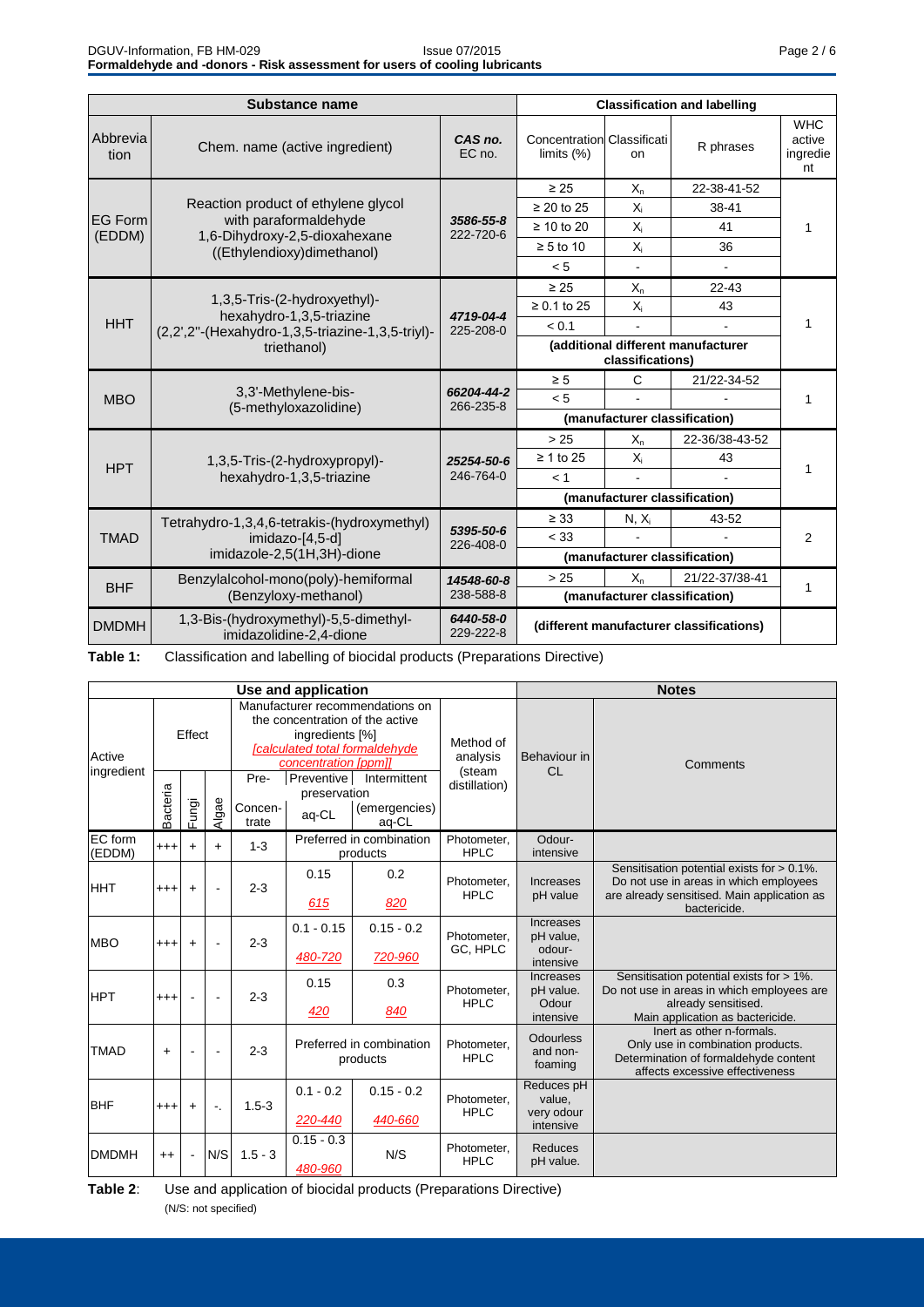|                    | Substance name                                                                                                                 |                         | Classification                                                            |                                      | Labelling                                       |                                           |                                     | Specific concentration<br><b>limits</b><br>M factors |
|--------------------|--------------------------------------------------------------------------------------------------------------------------------|-------------------------|---------------------------------------------------------------------------|--------------------------------------|-------------------------------------------------|-------------------------------------------|-------------------------------------|------------------------------------------------------|
| Abbreviati<br>ons  | CAS no.<br>Chem. name<br>EC no.<br>(active ingredient)                                                                         |                         | Hazard class, hazard<br>category and hazard<br>coding                     | Hazard<br>information<br>coding      | Pictogram, signal<br>word code                  | Hazard<br>information<br>coding           | Additional hazard<br>feature coding |                                                      |
| EG Form,<br>(EDDM) | Reaction products of ethylene-<br>glycol with paraformaldehyde<br>((Ethylendioxy)dimethanol,<br>1,6-Dihydroxy-2,5-dioxahexane) | 3586-55-8<br>222-720-6  | Acute Tox. 4<br>Skin Irrit, 2<br>Eye Dam. 1                               | H302<br>H315<br>H318                 | GHS07<br>GHS05<br>Dgr                           | H302<br>H315<br>H318                      |                                     |                                                      |
| <b>HHT</b>         | 1,3,5-Tris-(2-hydroxyethyl)-<br>hexahydro-1,3,5-triazine<br>(2,2',2"-(Hexahydro-1,3,5-triazine-1,3,5-<br>triyl)-triethanol)    | 4719-04-4<br>225-208-0  | Acute Tox. 4 (*)<br>Skin Sens. 1                                          | H302<br>H317                         | GHS07<br>Wng                                    | H302<br>H317                              |                                     | Skin Sens. 1;<br>H 317: C ≥ 0.1 %                    |
| <b>MBO</b>         | 3,3'-Methylene-bis-<br>(5-methyloxazolidine)                                                                                   | 66204-44-2<br>266-235-8 | Acute Tox. 4<br>Acute Tox. 4<br>Skin Corr. 1C                             | H 302<br>H 332<br>H 314              | <b>GHS 07</b><br>GHS05<br>Dgr                   | H 302<br>H 332<br>H 314                   |                                     |                                                      |
| <b>HPT</b>         | 1,3,5-Tris-(2-hydroxypropyl)-<br>hexahydro-1,3,5-triazine                                                                      | 25254-50-6<br>246-764-0 | Acute Tox. 4<br>Skin Irrit. 2<br>Skin Sens, 1<br>Eye Irrit. 2             | H302<br>H315<br>H317<br>H319         | GHS07<br>Wng                                    | H302<br>H315<br>H317<br>H319              |                                     |                                                      |
| <b>TMAD</b>        | Tetrahydro-1,3,4,6-tetrakis-<br>(hydroxymethyl) imidazo-[4,5-d]<br>imidazol-2,5(1H,3H)-dione                                   | 5395-50-6<br>226-408-0  | Skin Sens.1<br>Aquatic Chronic. 2                                         | H317<br>H411                         | GHS07<br>GHS09<br>Wng                           | H317<br>H411                              |                                     |                                                      |
| <b>BHF</b>         | Benzylalcohol-mono(poly)-hemiformal<br>(Benzyloxy-methanol)                                                                    | 14548-60-8<br>238-588-8 | Acute Tox, 4<br>Acute Tox, 4<br>Eye Irrit. 1<br>STOT SE3<br>Skin Irrit, 2 | H312<br>H302<br>H318<br>H335<br>H315 | <b>GHS 05</b><br><b>GHS 07</b>                  | H 312<br>H 302<br>H 318<br>H 335<br>H 315 |                                     |                                                      |
| <b>DMDMH</b>       | 1,3-Bis-(hydroxymethyl)-5,5-dimethyl-<br>imid-azolidine-2,4-dione                                                              | 6440-58-0<br>229-222-8  |                                                                           |                                      | No standardised information in CLP Refer to SDB |                                           |                                     |                                                      |

**Table 3:** Classification and labelling of biocidal products (CLP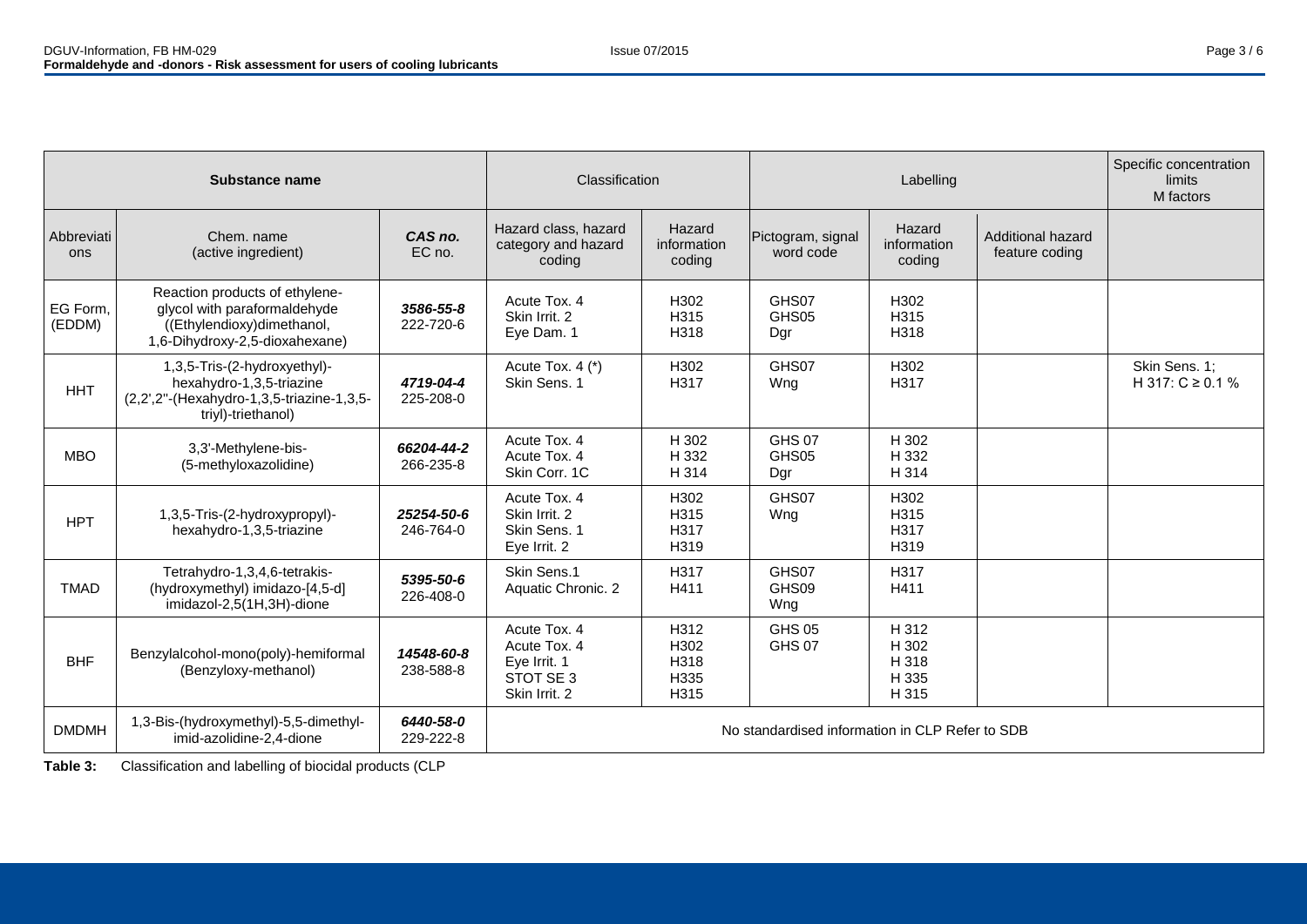#### **3 Air limit values, exposure situation**

TRGS 900 [5] contains a legally binding threshold limit value (TLV) for formaldehyde of the same amount as that proposed by the MAK commission: 0.37 mg/m<sup>3</sup> [6]. The SCOEL (Scientific Committee for Occupational Exposure Limits) has recommended a value of  $0.25 \text{ mg/m}^3$  [7] since 2008.

| Concentration (mg/m <sup>3</sup> )       | Cumulative frequency in %<br>(percentile) |  |
|------------------------------------------|-------------------------------------------|--|
| 0.020                                    | 50                                        |  |
| 0.049                                    | 75                                        |  |
| 0.100                                    | 90                                        |  |
| 0.150                                    | 95                                        |  |
| 0.392                                    | 99                                        |  |
| 0.670                                    | 100                                       |  |
| Number of measured values:               | 335                                       |  |
| Number of operations:                    | 135                                       |  |
| Number of different types of operations: | 25                                        |  |

**Table 4:** Data from the IFA MEGA exposure database

An evaluation of formaldehyde measurements in the air in mechanical production work areas (i.e. simultaneous exposure to cooling lubricants) results in the above data for the period between 1999 and 2009. Experience has shown that the statistically evaluated data provides a higher exposure than would be displayed by a "nonincident-related" average. (more recent data is expected to be available at the end of 2014)



**Figure 1:** Exposure distribution

## **3.1 Assessment:**

The 95th percentile (= 95% of all measurements) lies well below the limit value recommended by the MAK commission, while the discussed SCOEL limit value of 0.2 ppm =  $0.25$  mg/m<sup>3</sup> is complied with in over 95% of all measurements performed.

**If the protective measures described in Section 5 are complied with, the risk assessment can be concluded with a finding that the "protective measures are adequate". The continued applicability of this DGUV information must be reviewed if processes change and at regular intervals, and the results must be documented.**

# **4 Analysis of formaldehyde in cooling lubricants (free and total)**

The total formaldehyde content is generally determined when detecting formaldehyde. The formaldehyde deposit is decomposed and the formaldehyde is released by:

- acidic pH value (drop in pH value)
- high temperature
- microbiology
- UV light

Detection of free formaldehyde without decomposing the formaldehyde deposit is difficult as the equilibrium between the formaldehyde deposit and the free formaldehyde is disrupted using the standard methods under 4.1 and 4.2.

# **4.1 Test strips (semi-quantitative)**

Result of the **total formaldehyde** detected by rapid testing (colorimetric, reading range: 0 - 20 - 40 - 60 - 100 mg/l). The test is highly susceptible to interference if it is not performed with adequate precision. Internal experience shows that this does not provide sufficiently accurate results. As a result, this method is not recommended for users.

The measurement is more accurate if the strip colour is evaluated using reflectometric measurement with a calibrated measuring instrument, as is already possible for nitrite and pH measurements in aqueous cooling lubricants.

Sample preparation and calibration methods are currently undergoing testing and validation. This does not require any costly laboratory equipment.

# **4.2 Photometric method after steam distillation ("Antona")**

An appropriate laboratory method to determine the total formaldehyde is acidic steam distillation with subsequent colour reaction and photometry. Brief description of the method:

The chemically bonded formaldehyde in the FAD is released by sulphuric acid and distilled off from the mixture using steam distillation. The free formaldehyde, which is then present in the distilled water, is then left to react with acetyl acetone at 37 °C (dissolved in an alkaline ammonium acetate buffer) and turns a yellow colour. The intensity of the yellow colour is then measured using a UV-VIS photometer and converted to the total formaldehyde content via a calibration curve (prepared from samples of known FAD concentrations).

Other reactions (e.g. with phenylhydrazine) and other methods of analysis (e.g. HPLC) may be used as an alternative to acetyl acetone.

Experience shows that the accuracy of the method is approximately equal to 10% of the measured value. The method applies for aqueous cooling lubricants as well as for cooling lubricant concentrates and biocides containing FADs after corresponding dilution.

Antona distillation represents the standard laboratory method from the manufacture of FADs through to concentration monitoring.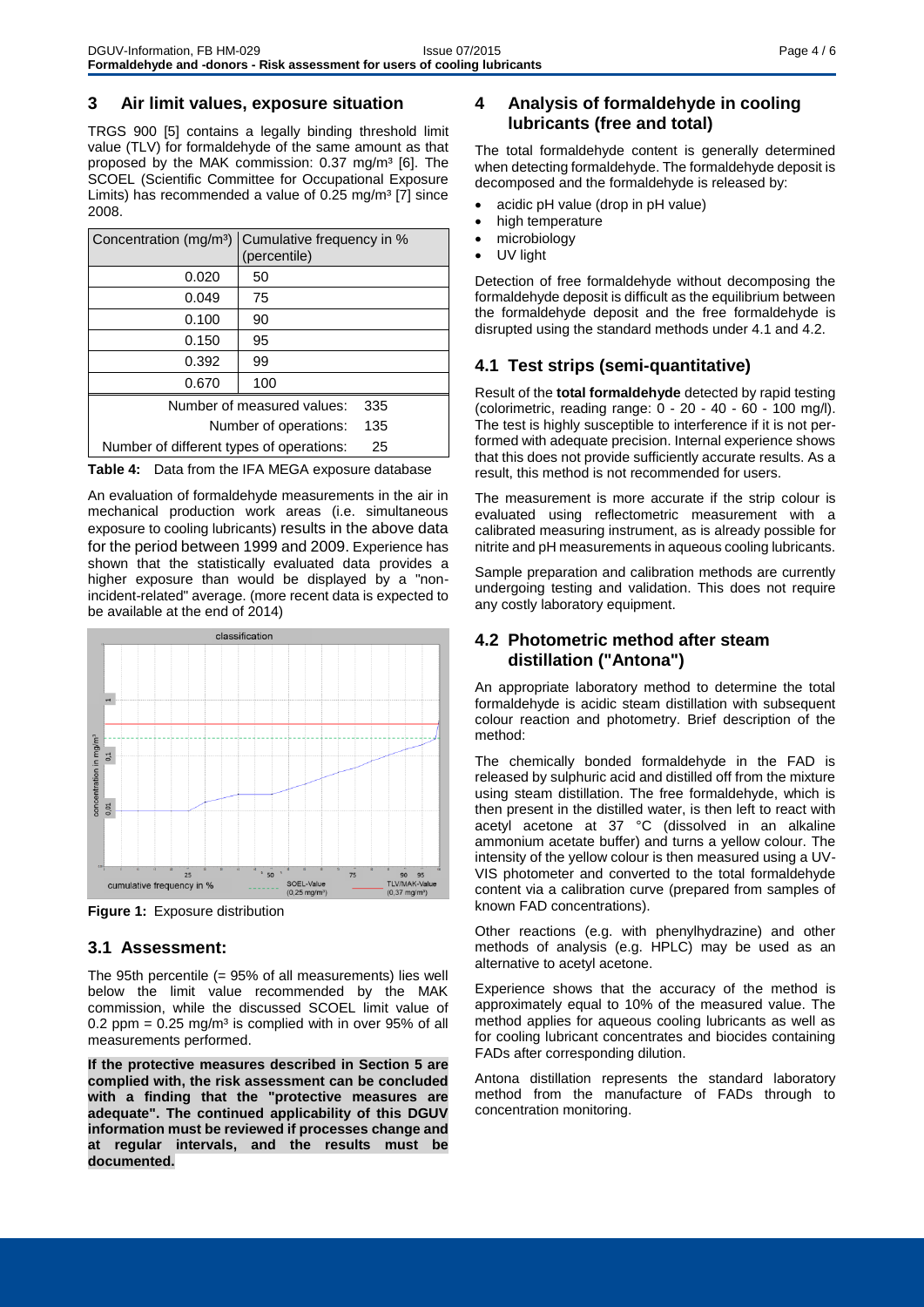| <b>Sample</b><br>Ino. |   | <b>Boron Mineral</b><br><b>loil/Ester</b> | Prim.     | Tert.<br> amines [%]  amines [%] | <b>Water</b><br>$\lbrack\lbrack\% \rbrack\rbrack$ | Type o-formal [%] <sup>13</sup> C-NMR - Form-<br>Type n-formal<br>$[\%]$ |                   | aldehyde hydrate |
|-----------------------|---|-------------------------------------------|-----------|----------------------------------|---------------------------------------------------|--------------------------------------------------------------------------|-------------------|------------------|
|                       |   | x                                         | $8 - 10$  | $10 - 12$                        | $20 - 25$                                         | MBO/Triazine approx. 2                                                   |                   | $<$ LOD          |
| 2                     | x | x                                         | $13 - 15$ |                                  | $20 - 25$                                         | MBO/Triazine approx. 2                                                   | EG Form approx. 1 | $<$ LOD          |
| 3                     |   | x                                         |           | $1 - 2$                          | Traces                                            | MBO approx. 1                                                            | EG Form approx. 2 | $< 0.1 \%$       |
| 4                     | x | x                                         | $9 - 11$  | $7 - 10$                         | $15 - 20$                                         | N-formal approx. 3                                                       |                   | $<$ LOD          |
| 5                     |   | x                                         |           | $\blacksquare$                   | $10 - 15$                                         | DMDMH 1.5                                                                |                   | $< 0.1 \%$       |
| 6                     |   | x                                         | $5 - 10$  | $5 - 10$                         | $15 - 20$                                         | $\blacksquare$                                                           | EG Form 2.8       | $<$ LOD          |
| 7                     |   |                                           |           |                                  | $40 - 45$                                         | MBO 2.5                                                                  |                   | $<$ LOD          |
| 8                     | x | $\overline{\phantom{0}}$                  | $6 - 10$  | $15 - 20$                        | $25 - 30$                                         | N-formal approx. 2                                                       |                   | $<$ LOD          |
| 9                     |   |                                           | $5 - 7$   | $23 - 26$                        | $40 - 45$                                         | MBO <sub>3</sub>                                                         | $\blacksquare$    | $<$ LOD          |
| 10                    | x | x                                         | $3 - 5$   | $5 - 8$                          | $20 - 25$                                         | -                                                                        | EG Form 2.5       | $<$ LOD          |

**Table 5:** Results of the analysis of formaldehyde hydrate in cooling lubricant concentrates  $(LOD:$  analytical limit of determination =  $0.01\%$ )

# **4.3 <sup>13</sup>C-NMR determination of free formaldehyde in cooling lubricant concentrates**

This method is extremely time-consuming and expensive, requires special equipment and has previously only been applied by biocide manufacturers, e.g. for the preparation of registration dossiers, which can be viewed as a guarantee that the product "contains formaldehyde below the labelling threshold".

Ten different products from four different cooling lubricant manufacturers were investigated as part of the examination of cooling lubricant concentrates. The products reflect the entire market segment with very different compositions.

The analyses were performed using the cooling lubricant concentrate without further dilution.

The results of the analysis (see Table 5) show that the labelling threshold for formaldehyde of 0.1% was not reached by all ten products.

#### **5 Risk assessment for selected activities, protective measures**

A comprehensive overview of the risk assessment and the protective measures to be implemented for activities using cooling lubricants or biocidal products is provided by BGR/GUV-R 143 [8]. In principle, the following must be observed for activities with biocides:

- The manufacturer recommendations for active ingredient concentrations must be complied with,
- No storage above temperatures of 40°C,
- Always keep containers tightly closed,
- Never mix biocidal products together.

## **5.1 Activities with FAD biocidal products**

A preservation plan with the following details is recommended if a biocide needs to be added to aqueous cooling lubricant:

- 1. Type of biocide,
- 2. Biocide concentration during the period of use in consideration of the required refills due to cooling lubricant losses,
- 3. The maximum permitted biocide concentration specified by the biocide supplier, which must not be exceeded.

Before adding the biocide, check whether the pH value of the aqueous cooling lubricant is within the normal range (pursuant to the manufacturer information), as the FAD decomposes in the acidic range and releases large quantities of formaldehyde.

The addition of biocide at a low pH value is "not in line with the intended use" and is extremely dangerous due to the release of formaldehyde.

If deviations occur, use appropriate additives to raise the pH value to the normal range.

Once the biocide is added (intermittent preservation) the system should continue pumping for a further 1 to 2 hours.

Typical activities with exposure to formaldehyde may include the opening of containers/drums, filling/decanting, adding to aqueous cooling lubricants.

This may result in skin contact, inhalation of vapour or the spraying of the biocidal product. The active ingredient may be present in concentrations of up to 100%.

Appropriate protective measures include:

| Technical:      | dosing units, filling/decanting equipment,<br>(potentially) extraction/ventilation                             |  |  |  |  |  |  |
|-----------------|----------------------------------------------------------------------------------------------------------------|--|--|--|--|--|--|
| Organisational: | checking the pH value, adjusting it to the<br>target value if required, operating<br>instructions and training |  |  |  |  |  |  |
| Personal:       | safety goggles, gloves,<br>apron if there is a risk of spray                                                   |  |  |  |  |  |  |

# **5.2 Activities with cooling lubricant concentrate that contains FAD**

When dosing, typical activities with exposure to formaldehyde include opening containers/drums, filling/decanting, diluting (if necessary), addition to the circulation system.

This may result in skin contact, inhalation of vapour or the spraying of cooling lubricant concentrate. The active ingredient in FAD is normally present at a concentration of 3%.

Appropriate protective measures include:

| Technical:      | mixing units                                                       |  |  |  |  |  |  |  |
|-----------------|--------------------------------------------------------------------|--|--|--|--|--|--|--|
| Organisational: | adjusting the target value, operating<br>instructions and training |  |  |  |  |  |  |  |
| Personal:       | safety goggles, gloves,<br>apron if there is a risk of spray       |  |  |  |  |  |  |  |

## **5.3 Activities with aqueous cooling lubricants containing FADs (emulsion, solution)**

Typical activities with exposure to formaldehyde include machine operation, tool handling, maintenance and service measures, monitoring target values, etc.